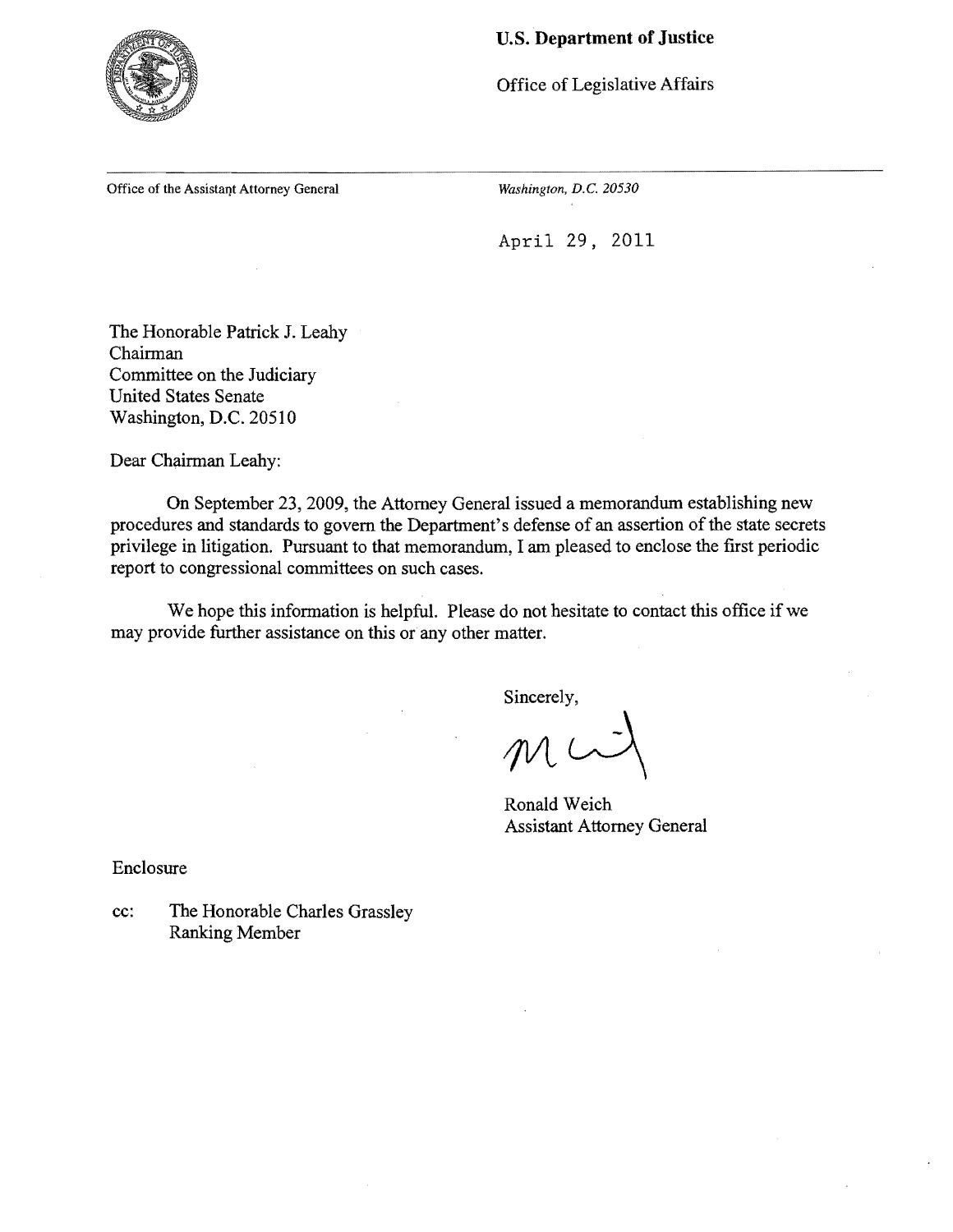#### STATE SECRETS PRIVILEGE REPORT

On September 23, 2009, the Attorney General issued a memorandum for Executive Branch departments and agencies setting forth procedures and standards governing the Department of Justice's defense of an assertion of the state secrets privilege in litigation (State Secrets Policy). The Attorney General's memorandum states that the Department will provide periodic reports to appropriate congressional oversight committees with respect to future cases in which the Government invokes the privilege in litigation and will set forth the basis for invoking the privilege. This is the first of those reports. In addition to the information provided below about the two cases in which the privilege has been invoked under the new policy, we also have described below the process that led to its adoption by the Attorney General.

The new procedures and standards governing defense of the state secrets privilege are intended to ensure greater accountability and reliability in the invocation of the privilege. They were developed in the wake of public criticism concerning the propriety of the Government's use of the state secrets privilege. To address those concerns, the Attorney General established a Departmental Task Force early in 2009 to analyze how the privilege had been invoked in pending cases and to consider whether the Department's procedures for reviewing and defending privilege assertions should be revised. The Task Force drew upon a case by case analysis of then-pending cases in which the privilege had been asserted to determine whether the privilege had been properly invoked. The Task Force included senior lawyers from the Department's leadership offices as well as career Department lawyers with experience in litigating cases in which the state secrets privilege had been invoked.

For each pending case, the Task Force reviewed all key pleadings and relevant case law, as well as classified declarations from agency heads and others submitted in support of the privilege, and interviewed Department counsel litigating the case. The Task Force then evaluated all of the cases as a group to assess the privilege assertions on a comparative basis before coming to rest on an analysis and recommendation for each case. Several points emerged from the review:

- In each of the cases reviewed, the Task Force concluded that the risk to national security was sufficiently grave, and the evidentiary submission made to the court to support the privilege was sufficiently strong, that invocation of the privilege was warranted and should be maintained.
- The Government has invoked the state secrets privilege sparingly and appropriately. At the time of the Task Force review, the privilege had been invoked in a very small number of cases out of the thousands of cases the Department was litigating.
- Several of the cases in which the privilege was invoked involved purely private litigation - not challenges to Executive Branch conduct. In these cases, the Government had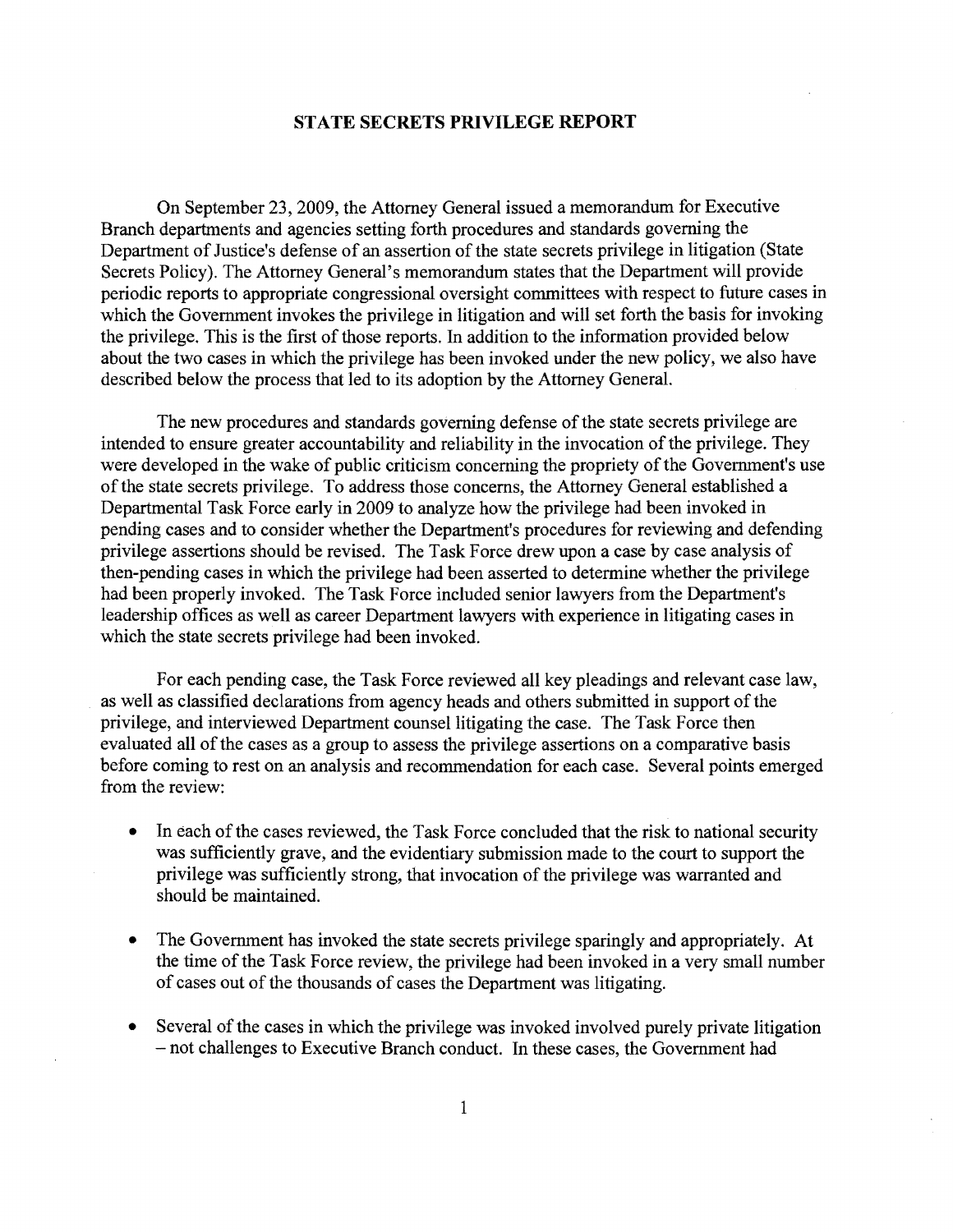intervened to assert the privilege to protect sensitive national security information, disclosure of which the Task Force concluded reasonably could be expected to result in significant harm to national security, and which would have become the subject of discovery or otherwise disclosed in the course of litigation.

- In approximately half of the pending cases reviewed by the Task Force, the Government had invoked the privilege in a way that allowed the case to proceed to judgment while simultaneously protecting classified information.
- In the remaining cases reviewed, the Government had properly determined that the case could not proceed to judgment without a disclosure that reasonably could be expected to cause significant harm to national security.
- In each pending case evaluated by the Task Force, the Government had provided reviewing courts with lengthy, well documented classified submissions setting forth the information that the litigation threatened to expose, the national security interests at stake, and other relevant information. These factual submissions uniformly provided the court with an ample basis for understanding why the evidence in question could not be made public and why the claims and defenses at issue could not be litigated without a disclosure that reasonably could be expected to cause significant harm to national security.
- In each pending case evaluated by the Task Force, the Government invoked the privilege to avoid disclosures of intelligence sources or methods, which reasonably could be expected to cause significant harm to national security.

Based upon its case by case analysis, the Task Force concluded that no change was warranted with respect to the assertions of privilege in the pending cases it reviewed. However, the study also led the Department to conclude that changes in the procedures by which privilege assertions are invoked, and clarification of the standard articulated by the Government for asserting the privilege, would provide greater accountability and reliability in the invocation of the state secrets privilege in litigation and strengthen public confidence. In light of these conclusions, the Attorney General decided to formalize the standard and procedures for invoking the state secrets privilege and to expand the process by which privilege assertions are reviewed and approved before being defended in litigation by the Department.

### **I.** State Secrets Review Policy

The procedures approved by the Attorney General are roughly modeled on the Department's Capital Case Review Process (which regulates the Department's decisions whether to seek the death penalty). The key features of the process are set forth below.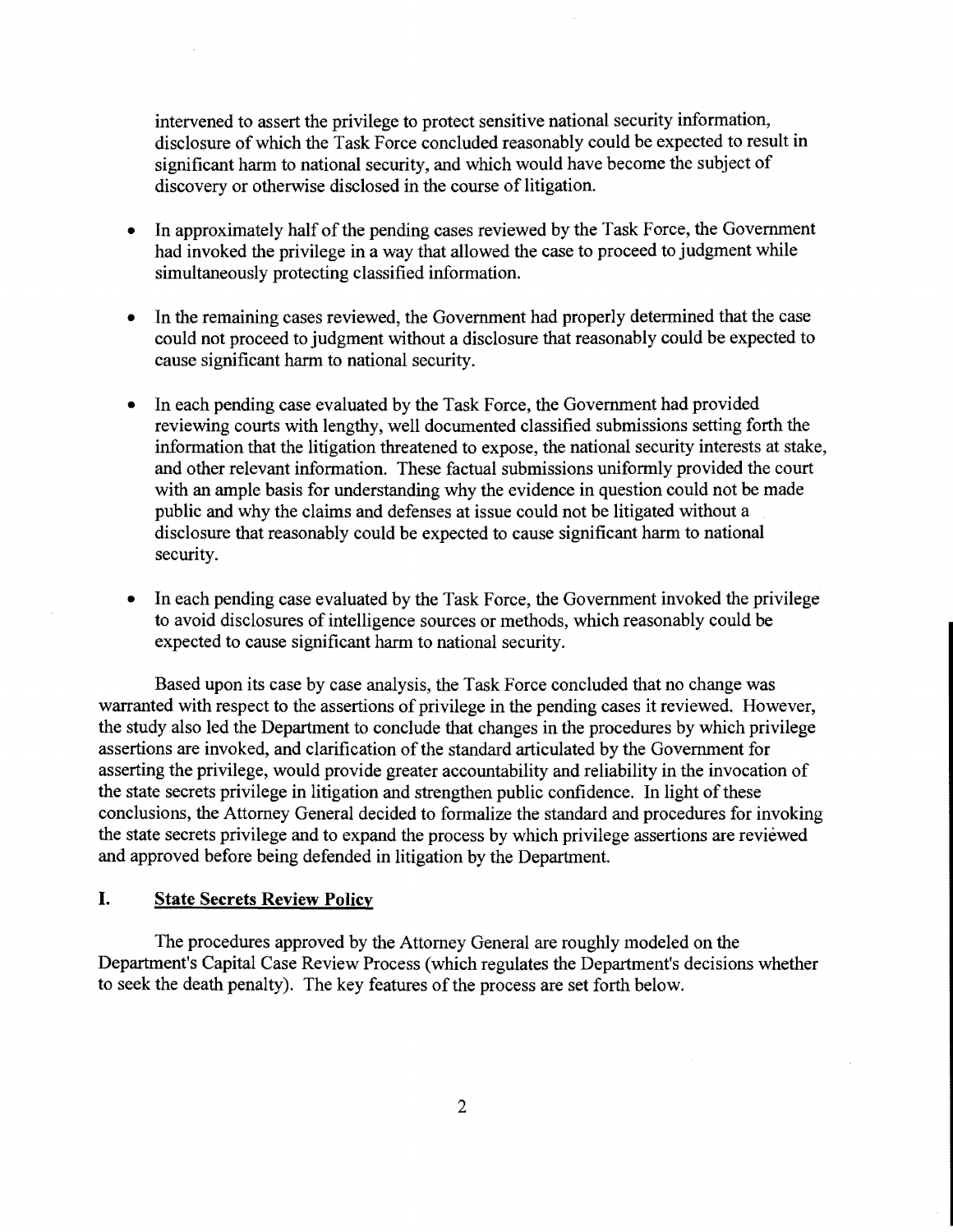## 1. Standards for Determination

A. Legal Standard. The Department will defend an assertion of the state secrets privilege in litigation when a Government department or agency seeking to assert the privilege makes a sufficient showing that assertion of the privilege is necessary to protect information the unauthorized disclosure of which reasonably could be expected to cause significant harm to the national defense or foreign relations ("national security") of the United States.

**B.** Narrow Tailoring. The Department's policy is that the privilege should be invoked only to the extent necessary to protect against the risk of significant harm to national security. The Department will seek to dismiss a litigant's claim or case on the basis of the state secrets privilege only when doing so is necessary to protect against the risk of significant harm to national security.

C. Limitations. The Department will not defend an invocation of the privilege in order to: (i) conceal violations of the law, inefficiency, or administrative error; (ii) prevent embarrassment to a person, organization or agency of the United States Government; (iii) restrain competition; or (iv) prevent or delay the release of information that would not reasonably be expected to cause significant harm to national security. Any credible evidence of wrongdoing that is identified in the review process will be referred to the appropriate inspector general.

# 2. Initial Procedures for Invocation of the Privilege

A. Evidentiary Support. The head of the Government department or agency seeking invocation of the privilege in litigation must submit to the Division in the Department with responsibility for the litigation in question a detailed declaration based on personal knowledge that specifies in detail: (i) the nature of the information that must be protected from disclosure; (ii) the significant harm to national security that disclosure can reasonably be expected to cause; (iii) the reason why disclosure is reasonably likely to cause such harm; and (iv) any other information relevant to the decision whether the privilege should be invoked.

B. Recommendation from the Assistant Attorney General. The Assistant Attorney General for the Division responsible for the matter shall formally recommend in writing whether or not the Department should defend the assertion of privilege in litigation based on a personal evaluation ofthe evidence that the standards in Section lA above are satisfied.

### 3. State Secrets Review Committee

A. Review Committee. A State Secrets Review Committee consisting of senior Department of Justice officials designated by the Attorney General will evaluate the Assistant Attorney General's recommendation to determine whether invocation of the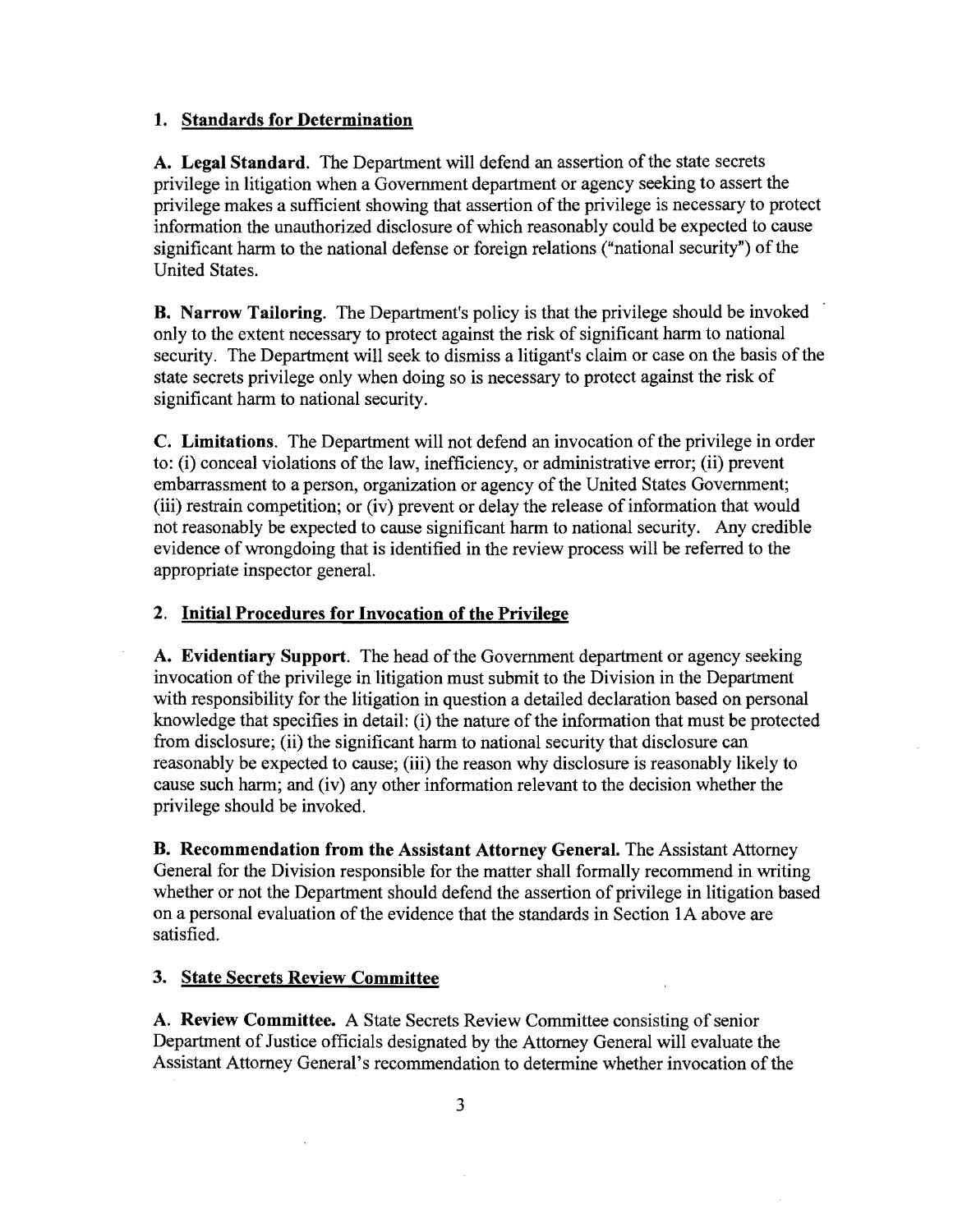privilege is warranted.

**B. Consultation.** The Review Committee must consult as necessary and appropriate with the department or agency seeking invocation of the privilege in litigation and with the Office of the Director of National Intelligence. In particular, the Committee must engage in such consultation prior to making any recommendation against defending the invocation of the privilege in litigation.

**C. Recommendation by the Review Committee.** The Review Committee shall make a recommendation to the Deputy Attorney General, who in tum shall make a recommendation to the Attorney General.

#### , **4. Attorney General Approval**

A. Attorney General Approval. The Department will not defend an assertion of the privilege in litigation without the personal approval of the Attorney General (or in the absence or recusal of the Attorney General, the Deputy Attorney General or the Acting Attorney General).

**B. Referral to Agency or Department Inspector General.** If the Attorney General concludes that it would be proper to defend invocation of the privilege in a case, and that invocation of the privilege would preclude adjudication of particular claims, but that the case raises credible allegations of Government wrongdoing, the Department will refer those allegations to the Inspector General of the appropriate department or agency for further investigation, and will provide prompt notice of the referral to the head of the appropriate department or agency.

\* \* \*

The Department has applied and will continue to apply these procedures faithfully in reviewing and defending the invocation of the privilege. The Department believes that good faith adherence to the standards and procedures outlined above will ensure the privilege is invoked in an appropriately narrow set of circumstances. The Department also believes that these reforms have materially enhanced prior practices by formalizing the standard as well as the process of subjecting privilege assertions to rigorous internal review. The policy helps ensure that the Executive Branch invokes the privilege only to the extent necessary to protect significant national security interests. Although there may be cases in which the Executive Branch will seek dismissal on the ground that a particular case cannot proceed without risking significant harm to national security, such cases should continue to be rare. The United States Court of Appeals for the Ninth Circuit noted the Department's new policy in a recent *en banc* decision and commented favorably that, "[a]lthough [Supreme Court precedent] does not require review and approval by the Attorney General when a different agency head has control of the matter, such additional review by the executive branch's chief lawyer is appropriate and to be encouraged." *Mohamed v. Jeppesen Dataplan, Inc.*, 614 F.3d 1070, 1080 (9th Cir. 2010) (en banc).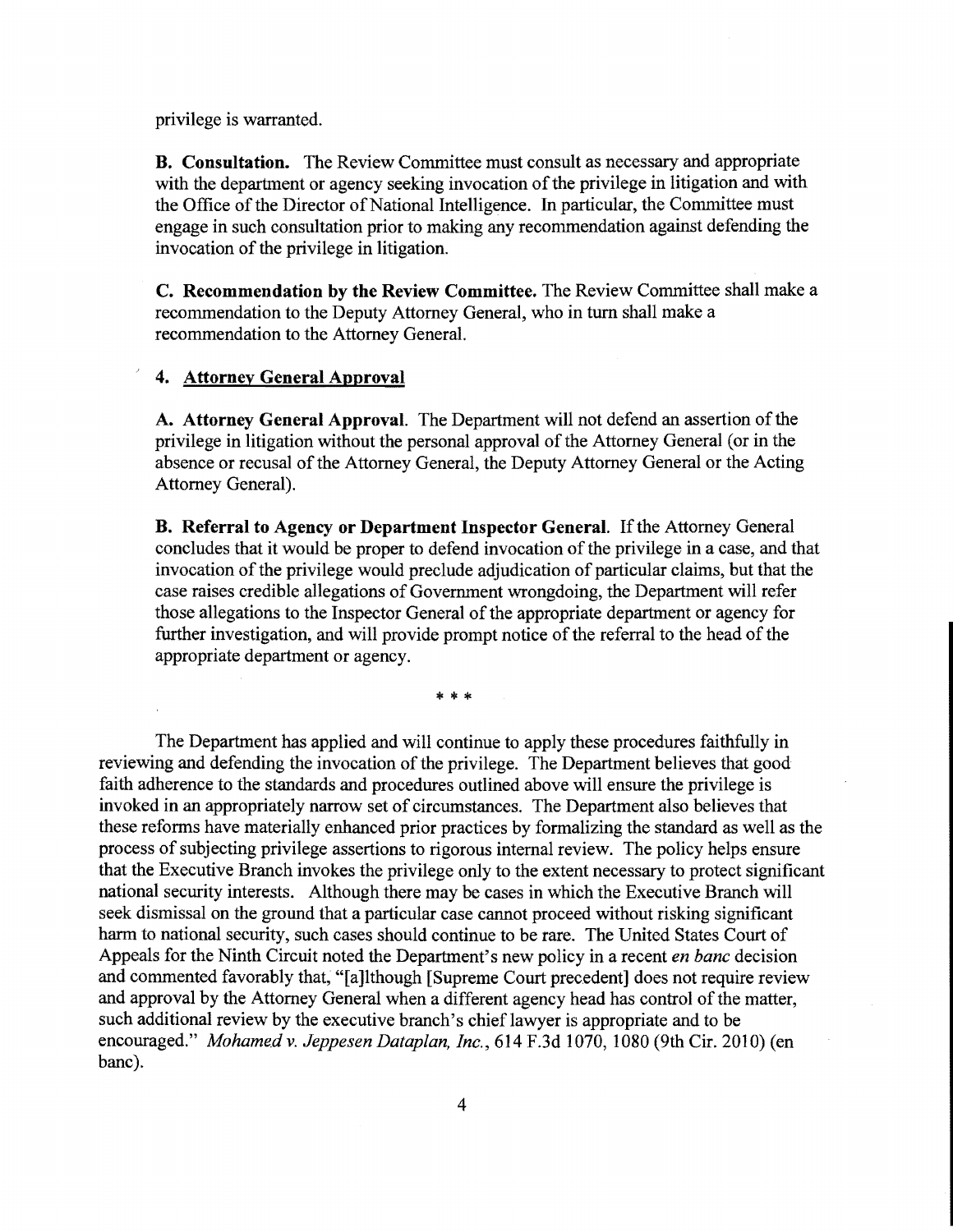In addition, the Executive Branch has committed to continue its practice of supporting any invocation of the privilege with detailed evidentiary submissions that provide a firm foundation for the court to evaluate whether the Government has demonstrated a risk of significant harm to national security. The Department recognizes that courts have an essential and independent role to play in reviewing the Executive's assertion of the privilege and will continue to assist courts in carrying out their role.

The Attorney General's formal process for invocation of the privilege is designed to minimize the costs that invocation of the privilege can impose. Thus, while judicial consideration ofthe privilege assertion may sometimes involve *ex parte* and *in camera* review, the Department's internal procedures – which provide for multiple levels of review and unprecedented requirements of personal approval by the Department's highest officials based on personal consideration of the underlying materials – are designed to provide additional guarantees of reliability. Similarly, while invocation of the privilege may result in the dismissal of some claims, the Department's policy seeks to avoid that result whenever possible, consistent with national security interests. The policy also provides for referral by the Attorney General to the relevant Inspector General for internal review in cases in which the Government's invocation of the privilege would preclude litigation of claims that raise credible allegations of Government wrongdoing.

### **II. Report on Privilege** Assertions **Under Policy**

Consistent with Section 5 of the new State Secrets Policy, the Department has provided below the first periodic report to your Committee regarding all cases in which the privilege has been invoked under the Policy on behalf of departments or agencies in litigation, including the basis for invoking the privilege. $<sup>1</sup>$ </sup>

Since the issuance of the State Secrets Policy in September 2009, the Department of Justice has invoked the state secrets privilege in two civil cases: *Shubert et at.* v. *Obama et al.,*  No. 07-cv-00693-VRW (N.D. Cal.); and *Al-Aulaqi* v. *Obama,* 10-1469 (D.D.C.).2

<sup>1</sup> In other pending cases, the Department has continued to defend assertions of the privilege that were made prior to the 2009 procedures based on its determination that the privilege had been properly invoked and fully supported and that defense of the privilege would be consistent with the Department's policy.

<sup>2</sup> The Court of Appeals for the Second Circuit has held that when the Government invokes the Classified Information Procedures Act (CIPA) to protect classified information in criminal litigation, it is in fact asserting the state secrets privilege. *See United States* v. *Aref,* 533 F.3d 72, 80 (2008); *United States* v. *Stewart,* 590 F.3d 93, 130-131 (2009). The Government strongly disagrees with that conclusion, which another court of appeals has expressly declined to adopt. *See United States* v. *Rosen,* 557 F.3d 192, 198 (4th Cir. 2009). CIPA provides a statutory framework to assure that criminal defendants receive information necessary to ensure a fair trial while protecting properly classified information. To comply with the Second Circuit's decisions, however, the Government has made technical assertions of the state secrets privilege during this reporting period as part of CIPA litigation in certain criminal cases in the district courts within that Circuit.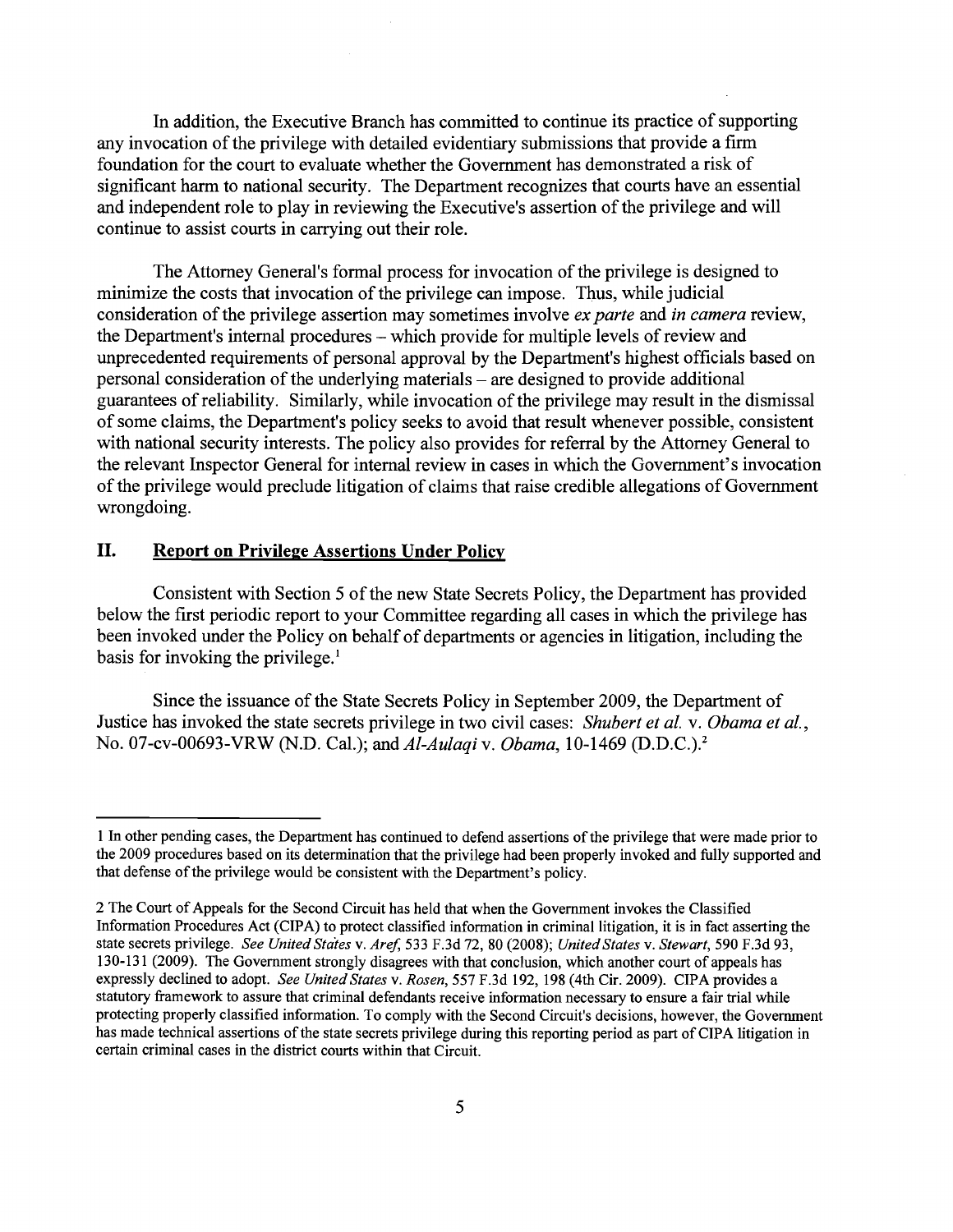#### *1. Shubert* v. *Obama*

*Shubert* is one of a number of cases within the *In re National Security Telecommunications Records Litigation* multi-district litigation (MDL) proceedings in the Northern District of California, MDL No. 3:06-md-01791-VRW (N.D. Cal.). The cases in this MDL proceeding challenged alleged National Security Agency (NSA) surveillance activities, including the now-defunct Terrorist Surveillance Program (TSP) under which NSA had been authorized to intercept certain international communications into and out of the United States of persons linked to al-Qaida or related terrorist organizations.

In *Shubert,* plaintiffs allege that the NSA is engaged in what the complaint calls a "dragnet" of warrantless surveillance that encompasses their telephone and internet communications. Plaintiffs further allege that telecommunications companies worked in concert with NSA to conduct the alleged surveillance. The federal government defendants moved to dismiss the complaint based in part on an assertion of the state secrets privilege by the Director of National Intelligence (DNI).

The DNI's privilege assertion protects information concerning NSA intelligence sources and methods at risk of disclosure in order to address plaintiffs' allegations, including whether any plaintiff has been subject to NSA activities. The DNI determined, and the Attorney General agreed, that disclosure of such information reasonably could be expected to cause significant harm to the national security of the United States. For example, identifying whether particular individuals have been subject to alleged NSA activities, the DNI explained, would reveal the existence, scope, and/or targets of possible intelligence actions. In response to plaintiffs' allegations about the existence of surveillance activities broader than the TSP, the DNI explained that attempting to address what activities NSA has or has not engaged in would require the disclosure ofhighly classified NSA intelligence sources and methods that would cause exceptionally grave harm to national security.

In addition, because the plaintiffs assert that the alleged surveillance activities of NSA were conducted with the assistance of particular private telecommunications companies, the DNI also explained that confirmation or denial of whether NSA has had an intelligence relationship with specific private companies would cause exceptional harm to national security. Congress, sharing this concern, enacted the Foreign Intelligence Surveillance Act Amendments of 2008, which, *inter alia,* added to the FISA procedures that may be invoked by the Attorney General, in certain defined circumstances, to foreclose actions that seek to disclose whether particular telecommunications companies have assisted an element of the intelligence community.

On January 10, 2010, the district court dismissed the complaint in *Shubert* (and in another case that raised identical allegations, *Jewel* v. *Obama)* on the ground that plaintiffs lacked standing to litigate the claims they asserted. The district court did not address the Government's invocation of the state secrets privilege. Plaintiffs appealed the district court's decision to the Ninth Circuit, where the case is currently pending.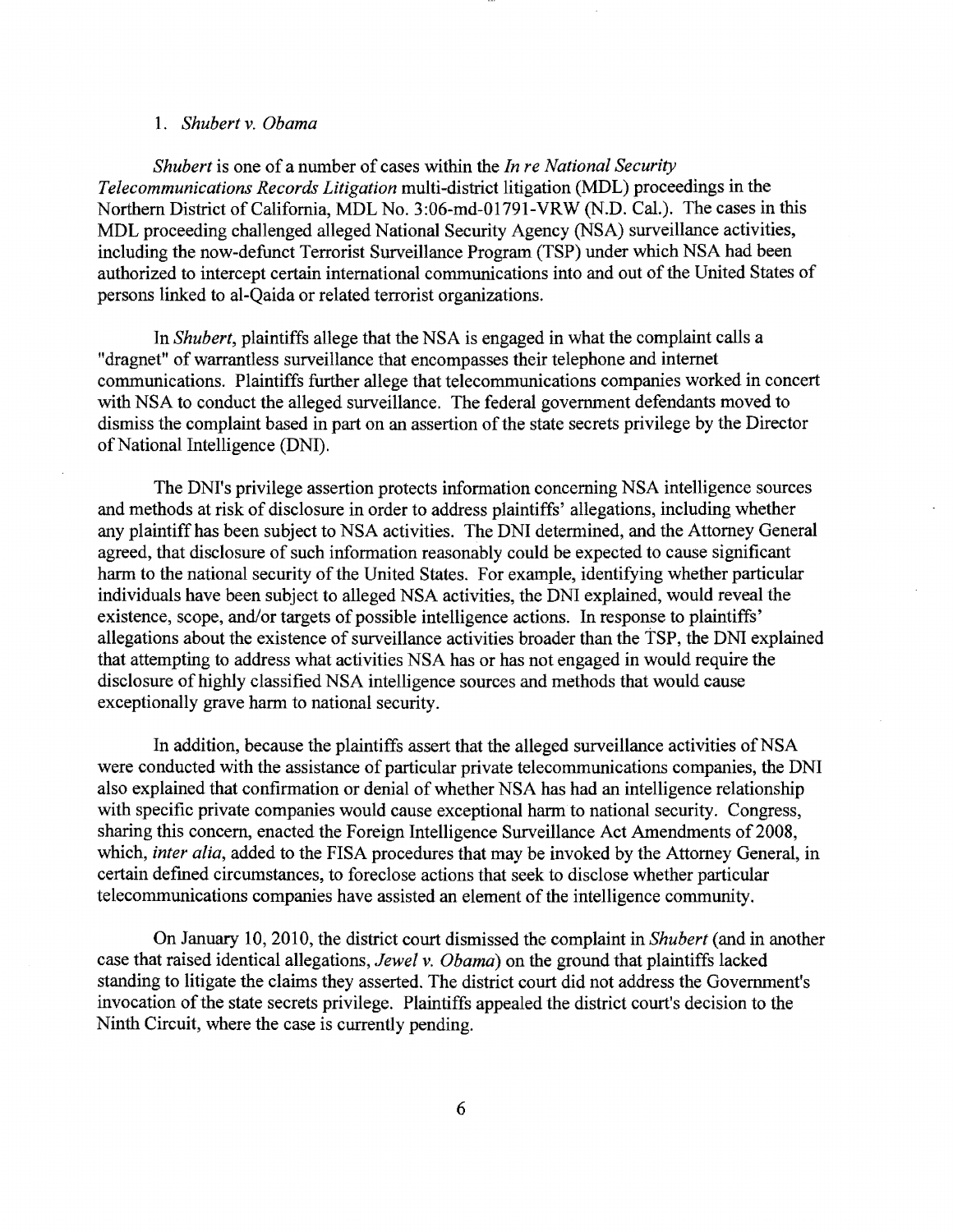#### *2. Al-Aulaqi* v. *Obama*

The United States also asserted the state secrets privilege, alternatively, and as a last resort, in a lawsuit brought in U.S. District Court for the District of Columbia by the father of Anwar AI-Aulaqi, a leader of al-Qaida in the Arabian Peninsula (AQAP), who has taken on an increasingly operational role in AQAP. Plaintiff alleged that the Government is targeting Anwar al-Aulaqi for the use of lethal force without regard to whether he presents a concrete, specific, and imminent threat to life or physical safety, and without regard to whether there are means other than lethal force that could reasonably be employed to neutralize the threats. Plaintiff also asked the court to order the Government to disclose any criteria that may exist for determining whether the Government would carry out the use of lethal force against a U.S. citizen.

The Government opposed plaintiffs motion for preliminary injunction and moved to dismiss, raising several threshold jurisdictional defenses, including that: 1) plaintiff lacked standing to bring suit; 2) plaintiffs claims would require the court to decide non-justiciable political questions; 3) the court should exercise its equitable discretion not to grant the relief sought; and 4) plaintiff had no cause of action under the Alien Tort Statute. In the alternative, the Government also argued that, to the extent that the case is not dismissed based on the foregoing defenses, information protected by the state secrets privilege would be necessary to litigate plaintiffs claims and the case, therefore, could not proceed without significant harm to the national security of the United States. The Government urged the Court not to reach the privilege assertion unless all of the other defenses had been exhausted. The Secretary of Defense, the Director of National Intelligence, and the Director of the Central Intelligence Agency each made formal claims of privilege to protect from disclosure various categories of information implicated by the allegations in this case.

Summarized in unclassified terms (and without confirming or denying any allegation in the Complaint), the privilege assertions encompassed not only whether or not the United States plans the use of lethal force against particular terrorist adversaries overseas but, if so, pursuant to what information and procedures. More specifically, the privilege assertions protected: (i) intelligence information that would reveal the Government's knowledge as to the imminence of any threat posed by AQAP or Anwar al-Aulaqi, and the sources and methods by which such intelligence was obtained; (ii) information concerning allegations about possible operations in Yemen and any criteria or procedures that may be utilized in connection with any such operations; (iii) information concerning security, military, or intelligence relations between the United States and Yemen; and (iv) any other information that would tend to confirm or deny any allegations in the Complaint pertaining to the CIA. The disclosure of such information reasonably could be expected to cause significant harm to the national security of the United States.

As explained by the senior national security officials who asserted the privilege, revealing to a terrorist organization what the United States may know of their plans would enable that organization to alter their plans and conceal their plotting. Similarly, disclosure of whether lethal force has been authorized against a terrorist organization overseas, and, if so, the specific targets of such action and any criteria and procedures used to determine whether to take action,